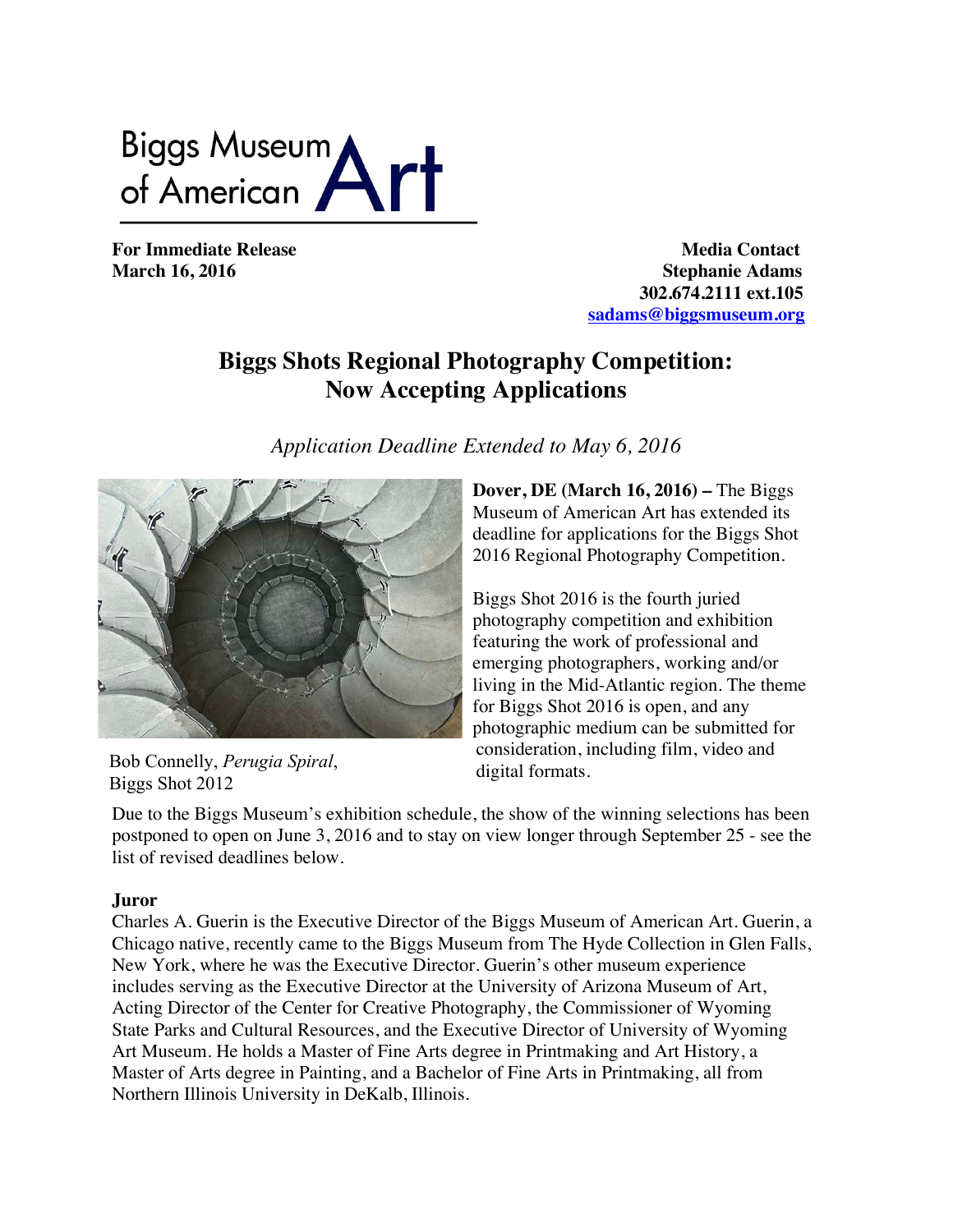# **Awards**

The selected photographs will be showcased in the Biggs Shot 2016 exhibition at the Biggs Museum from June 3 through September 25, 2016. First Place – \$1,500 Purchase Prize.

# **Deadline**

All entries must be received or postmarked by May 6, 2016. Completed entries must include the entry form, payment of entry fee, submitted electronic files and a copy of the entrant's resume/artist statement.

#### **Fees**

A non-refundable fee of \$35 entitles the photographer to submit three works to the competition. Additional works may be submitted for \$5 per work. The Biggs Museum accepts Cash, Check, VISA, MasterCard or Discover.

#### **Eligibility**

The competition is open to all photographers, both amateur and professional of Delaware, Maryland, Virginia, Washington DC, Pennsylvania, and New Jersey.

#### **Notification**

The selected photographs will be announced on the Biggs Museum website on May 13, 2016. Photographers with selected photographs will also be notified by mail/email and will receive details for delivery and presentation of work for the exhibition. Selected works must be delivered to the Biggs Museum by May 28, 2016.

#### **Specifications**

All works must be submitted electronically or CD. Only submissions following the proper format as outlined below will be accepted.

Label the electronic file with your last name and title of the work. Send the submitted image must be between 2 and 4 MB in either Tiff or JPEG format.

\*The Biggs Museum reserves the right to amend a selection if an actual print differs significantly from a slide or digital representation.

#### **Works for Sale**

Applicants must indicate prior to the selection process if their works are for sale. The Biggs Museum retains a 25% commission on all works sold in the galleries and will issue checks to the photographers after the exhibition closes. Exhibited works must be removed from the museum no later than October 1, 2016.

Fill out the form download the PDF application at www.BiggsMuseum.org.

# **NEW Exhibition Calendar – Revised dates!**

Application Deadline: May 6 2016 Selection Notification: May 13 2016 Last Day for Delivery of Selected Works: May 28, 2016